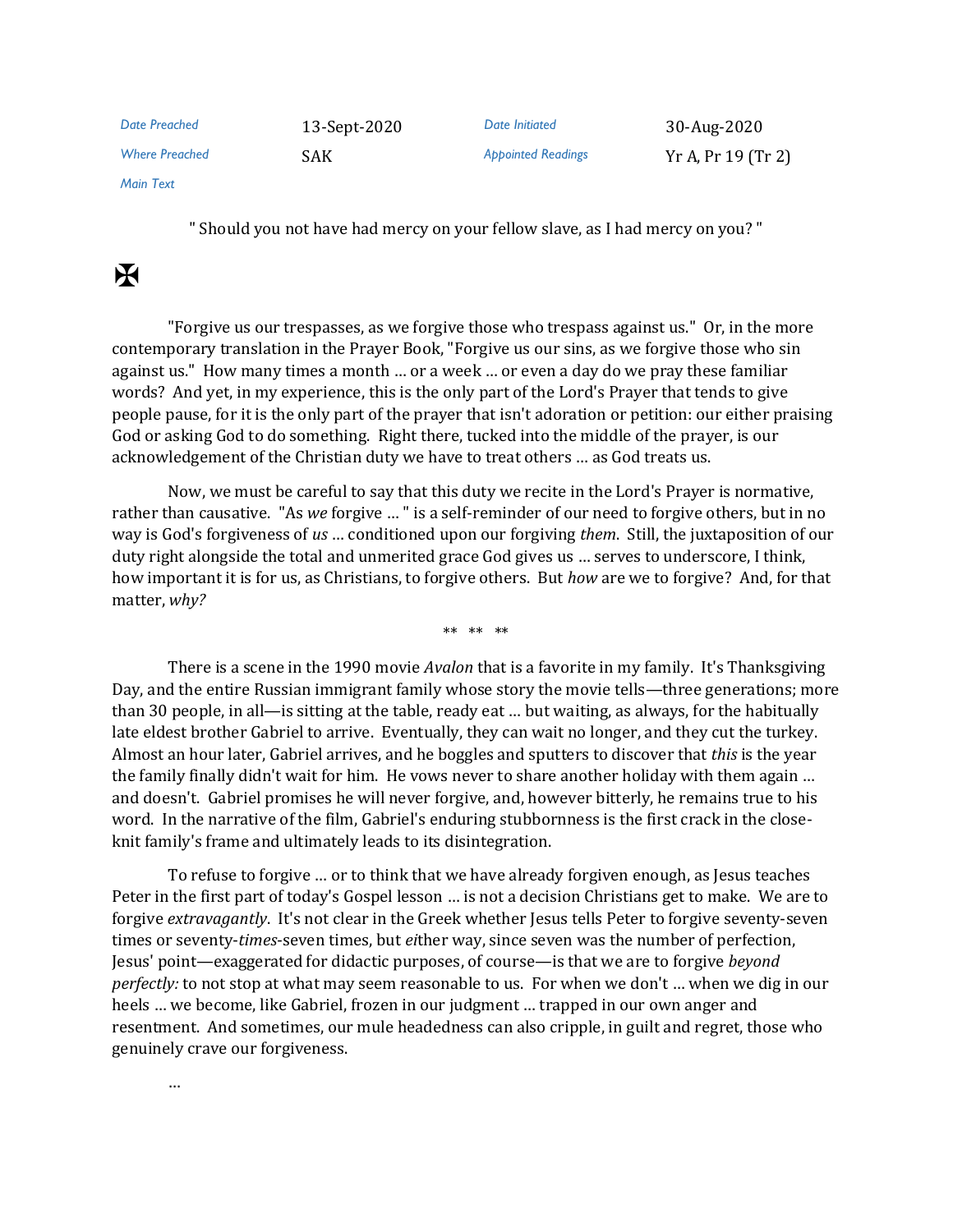A later scene in *Avalon* teaches us a different lesson about forgiveness. After a young boy plays with fire—not for the first time—in the basement of his father's brand-new department store, an inferno destroys the store on its opening day. No one is hurt, but the business is permanently ruined. When the boy's father returns home after the devastating fire, the boy bravely confesses his transgression. After almost blithely reminding his son of how *often* he's already been warned not to play with fire, the father immediately forgives him and puts his arms around him. Now, as it turns out, the father knows the fire started in the electrical system—his son wasn't responsible for it. Nevertheless, the young boy's dangerous habit, which his father has just forgiven *again,* still poses a significant risk to his family and to others.

Forgiveness, mental health professionals tell us, is the way we free *ourselves* of the hurt others have inflicted upon us. Sometimes it can also free those who've hurt us from their own guilt and shame. But while these releases are both important and gracious, they can't simply paper over the fact that someone hurt us … that they took (or sought to take) something from us they had no right to take. If forgiveness is to be healthy and constructive, the *release* it provides must be met by *ei*ther a good faith promise of the forgiven us not to hurt us again … or by our own action to avoid our being hurt again. An endless cycle of our being victimized and then assuaging the conscience of our assailant's guilt and then being victimized again pains God. It is *not* Christ's message to us … or to anyone else.

We are, then, to forgive generously and freely, but not at the cost of our own personhood, our own human dignity. Said another way, our forgiving others must *balance* maintaining our own sense of belovedness in God, on the one hand … and our sharing that belovedness with those who have hurt us, on the other.

\*\* \*\* \*\*

But let's face it: The more vexing question is usually not *how* we are to forgive, but the sometimes fraught, sometimes even raw question of *why*. *Why* does Christ expect us to forgive others, especially if they don't even care how they've hurt us?

In the parable Jesus tells today, the king makes a choice: Rather than throwing the servant (who, in fact, is probably an important minister in the king's court) and the servant's family into prison and a life of misery because he cannot repay a debt of truly staggering proportions—the equivalent of hundreds of millions of dollars—the king quickly and selflessly chooses to forgive the servant's debt in its entirety. Neither a temporary reprieve nor a modest reduction, the king's choice is to free the servant of his *entire* burden; the king's choice is to pay the cost of his servant's mistake (or, perhaps, even his dishonesty) himself. The outcome that the parable telegraphs—the norm it intends us to see and expect—is that the servant should now go and do likewise. The correct response is for him to share the undeserved largesse *he's* received … with those who are indebted to *him*. Think of the newly re-born Ebenezer Scrooge at the end of Dickens' *A Christmas Carol*.

But, somehow, the unbelievable magnitude of the grace he's been shown by the king entirely escapes the evil servant. Ever the cold-hearted *first*-act Scrooge … so obsessed with the pittance he is owed that he's blind to the over-abundance he's already received … he bitterly tenaciously—withholds his forgiveness and makes his debtors pay and pay and pay, until they are wrung dry.